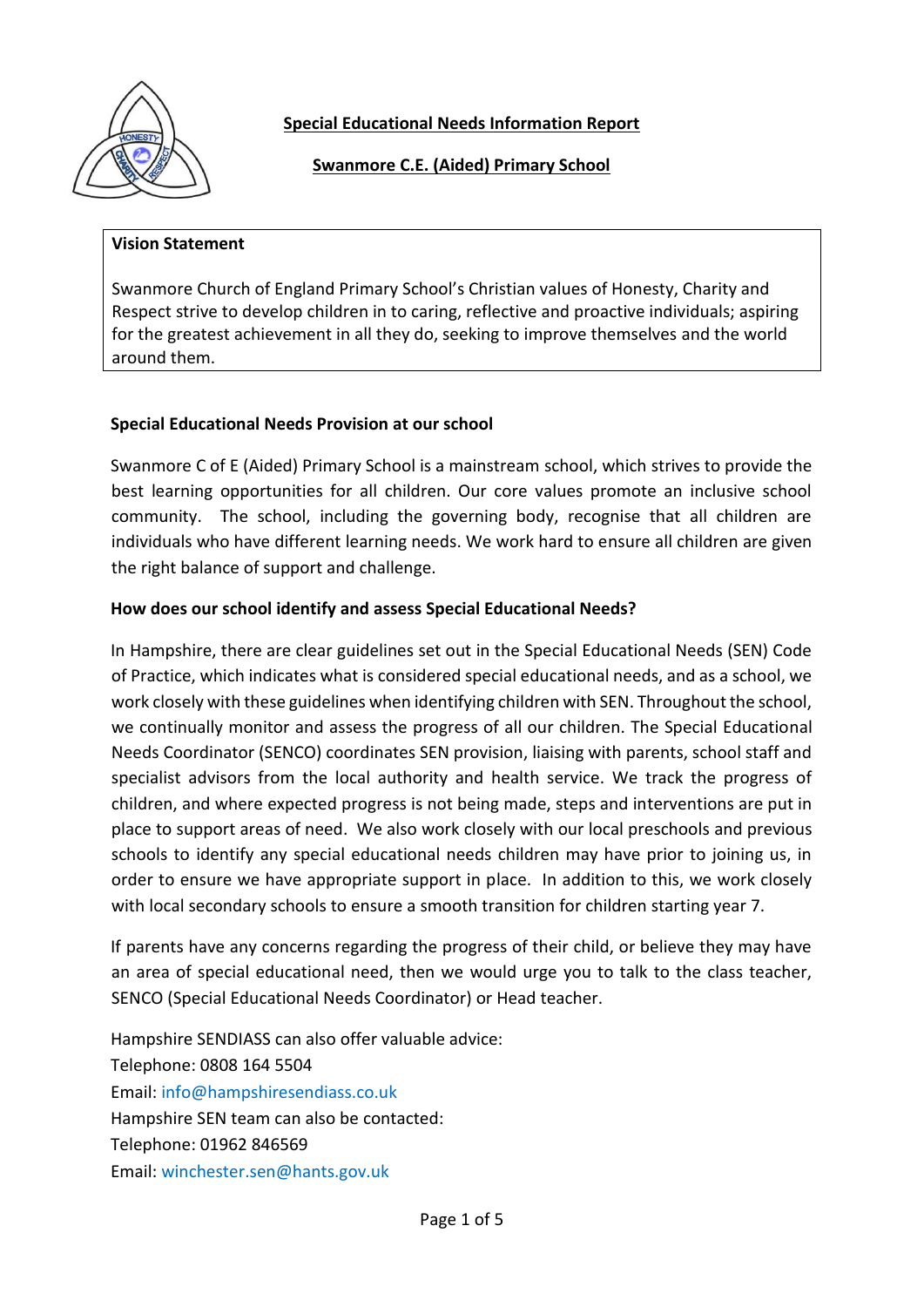### **How does our school provide support for children with SEN and involve parents?**

The SENCO, supported by the SEN governor, regularly check how well SEN support is helping children in our school.

Through monitoring, observing and assessing a child's needs, staff work together with the SENCO to put in place appropriate support and provision. Progress of all children is shared termly. In both autumn and spring terms, parent teacher meetings are held, to discuss how children are doing. A report is also sent home at these times. Children with SEN will be set individual targets, discussed and agreed with the child where appropriate, which will be shared and reviewed with parents. In the summer term, parents will be provided with a written report, detailing progress within all areas of learning. However, we have an 'open door' policy and would encourage parents to discuss any concerns they may have with the class teacher or SENCO. We firmly believe that effective SEN provision is secured when children, parents and staff work together to support a child's individual need.

If a child has a complex SEN, an Inclusion Partnership Agreement (IPA) or statement of SEN in the form of an Education, Health and Care Plan (EHCP) may be put in place. This means a formal meeting will be held annually to discuss progress and a report will be written which is shared with the Hampshire SEN team.

Class based learning is adapted for all children. Some targets will be supported within lessons by the class teacher or a teaching assistant (TA), others may be supported outside of a lesson through a specific intervention programme (usually delivered by a trained TA). Teachers work hard to ensure work is adapted for children, providing appropriate support but also challenge. We aim to deliver a stimulating and exciting curriculum in a multi-sensory way that engages all children. We aim to make sure our learning environments meet all our children's needs.

We value highly the benefit of education outside of the classroom and believe that all children should have the opportunity to participate in these experiences. Prior to any trips, a pre-visit is made by staff and a risk assessment is carried out, which considers the needs of children with SEN, making changes where necessary. If appropriate we will meet with parents to discuss concerns and additional support that may be required. We aim to ensure all children have the chance to be part of lunch time or after school clubs.

The social and emotional wellbeing of our pupils is valued, and we have worked to develop and maintain a strong community ethos. Personal, health and social education provides the opportunity for children to discuss issues such as low self-esteem, positive relationships and teamwork. We have a trained Emotional Literacy Support Assistant (ELSA) who is able to offer additional support. Where necessary, specific plans may be put in place to support a child's wellbeing; parents will be consulted.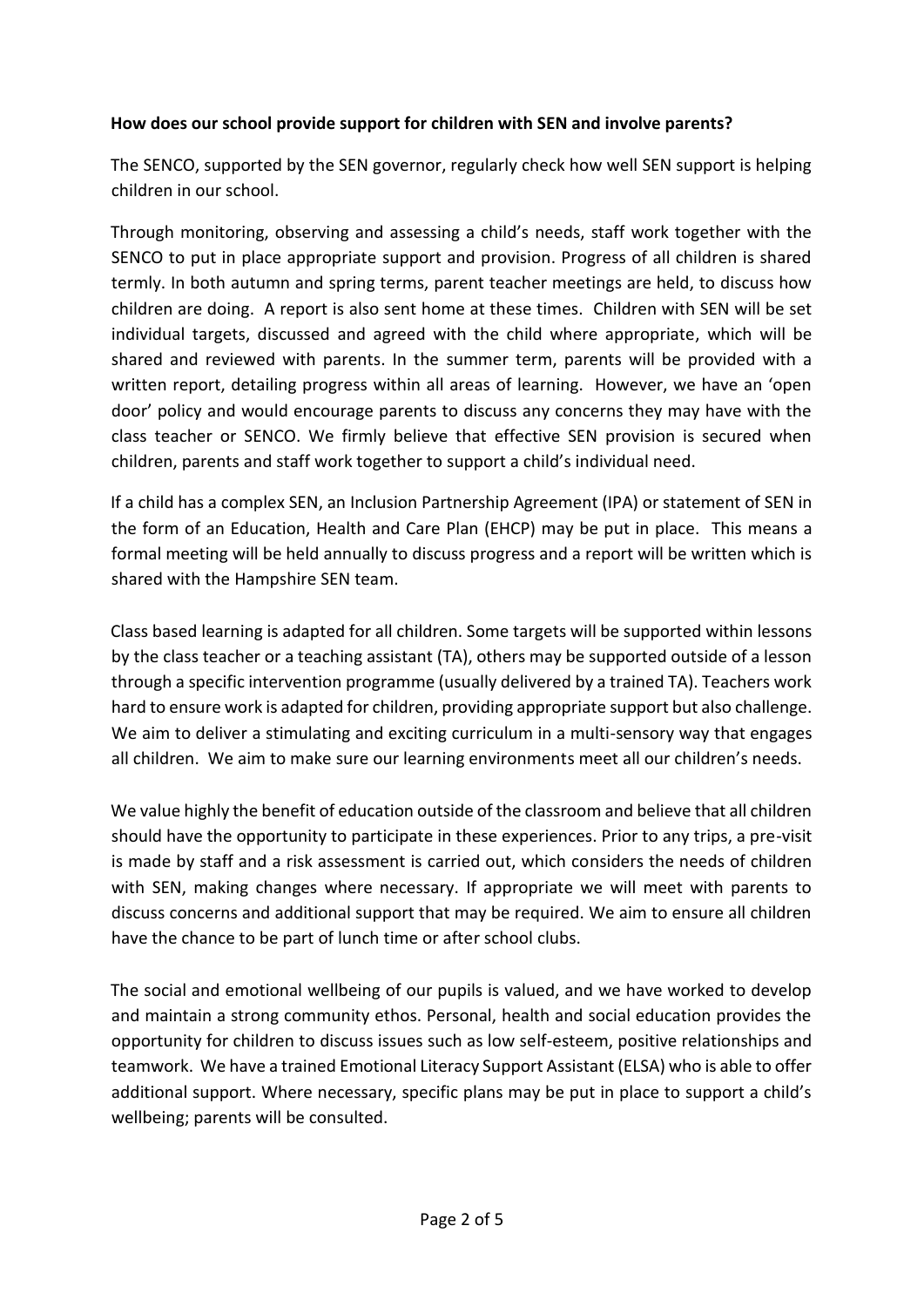#### **What kind of SEND are provided for at Swanmore?**

Swanmore endeavours to provide an education to all children, including those with special educational needs. Swanmore will make reasonable adjustments to meet the needs of children with the following special educational needs:

- Cognition and learning (C&L)
- Specific learning difficulties (SpLD) e.g. dyslexia
- Social, emotional and mental health (SEMH)
- Speech, Language and Communication Needs (SLCN)
- Autism Spectrum Conditions (ASC)
- Physical disabilities (PD)
- Visual impairment (VI)
- Hearing impairment (HI)

### **Who can I contact for further information? Who is the SEN Coordinator and how can they be contacted?**

If you are unsure about any of the support or provision being made for your child, please do not hesitate to contact the class teacher or SENCO. Our ethos is to work together with parents to gain the best outcome for your child. If you feel your concern is not resolved through this process, please refer to our complaints procedure which can be found on our school website.

The SENCO can be contacted by the details below:

Name: Zoe Morgan Email address: [senco@swanmore-pri.hants.sch.uk](mailto:senco@swanmore-pri.hants.sch.uk) Telephone: 01489 894555

## **What specialist services and expertise are available at or accessed by the school? What training has the staff supporting children with SEN had, or currently having?**

We have links with a wide range of outside agencies who offer specific guidance and support to our school and families. These include:

- Educational psychologist
- Therapists including SALT (speech and language therapy), OT (occupational therapy), physiotherapy
- Advisors including Hearing Impairment, Visual Impairment, Physical Disability and Assistive Technology
- Primary behaviour service (PBS)
- Health services including school nurse and CAMHS (Child and Adolescent Mental Health Services)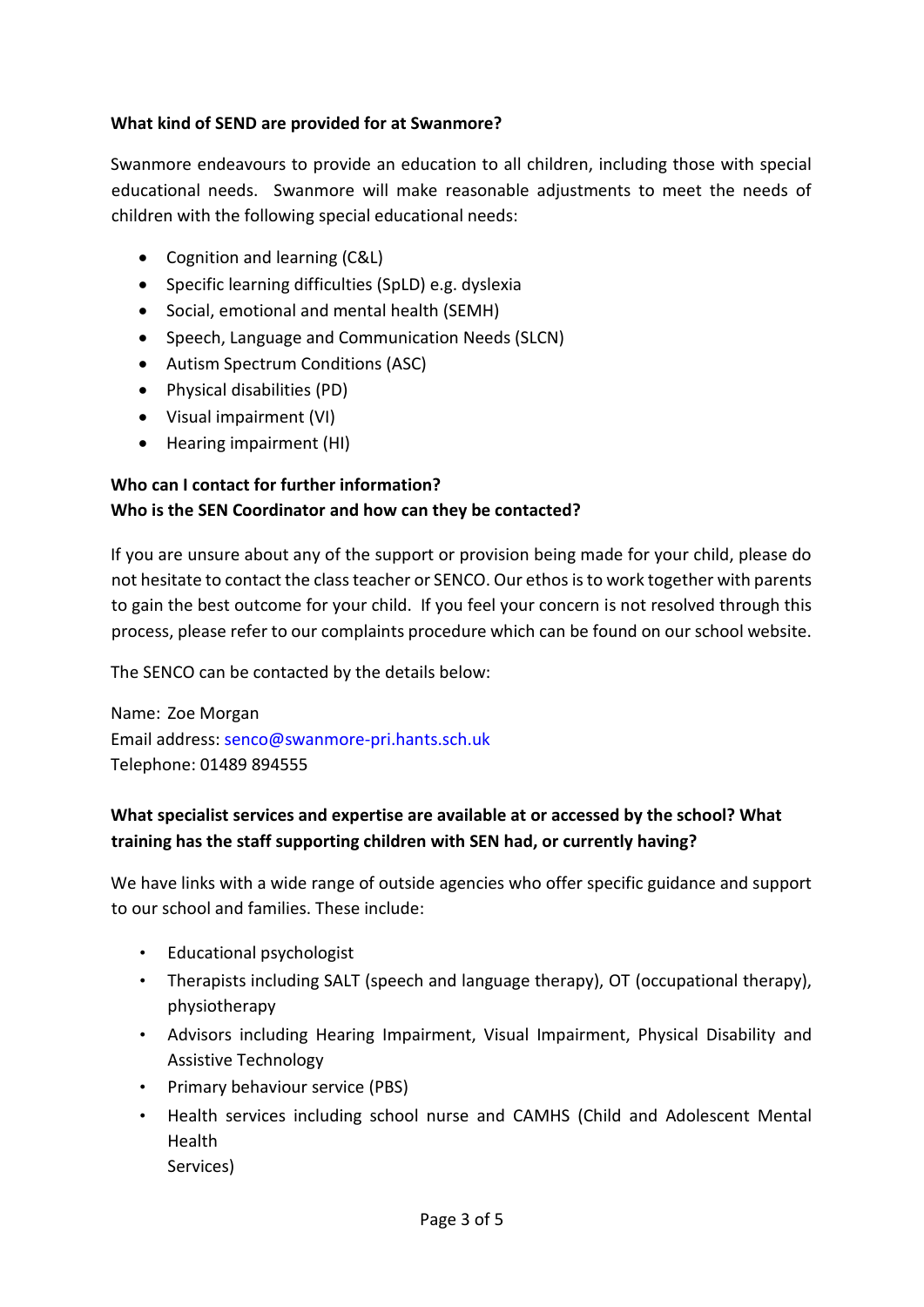- Social care
- Outreach services

We will seek support from outside agencies for staff and families if it is needed.

We have a qualified SENCO overseeing the provision within the school and an effective team of teaching assistants; training is ongoing to ensure the school is kept up to date with any changes and priorities. The training needs within the school reflect the needs of the staff and children we work with. Our SENCO meets regularly with SENCOs from other local schools, chaired by an Educational Psychologist.

### **How accessible is the school?**

The school is predominantly single storey. Wheelchair access is possible to most of the main building via a ramp but there are steps in one classroom. All of the new buildings and changes to the old school have incorporated facilities for easy access for wheelchair users. The two doors between the new buildings are automated. There are two accessible toilets in the school. The outside space is open to all, yet the field is on a raised bank. Reasonable adjustments have been made to develop accessibility.

# **How will the school prepare and support my child to join the school or transfer to a new setting?**

The transfer to a new setting can be an anxious time for both child and parent, and we encourage visits to the school before applying. Careful planning is made for all children, but for children with SEN, an additional transition plan may be put in place. This will generally include early discussions with the school they are coming from or going to and any existing support from external agencies. Parents will be involved in discussions. During this time, the needs of the child and any particular concerns are shared. Staff at the new setting will then meet with the child. Specific visits are often planned, allowing the child to familiarise themselves with the learning environment and the staff who will be working with them.

An IPA (Inclusion Partnership Agreement), which details clear targets and action points, may be put in place to support transition if it is felt necessary.

### **What is the purpose of this report?**

This information report has been written as required by Section 6.79 of the SEN Code of Practice (2015) and links to the local authority local offer, which is available on the following website:

<https://fish.hants.gov.uk/kb5/hampshire/directory/localoffer.page>